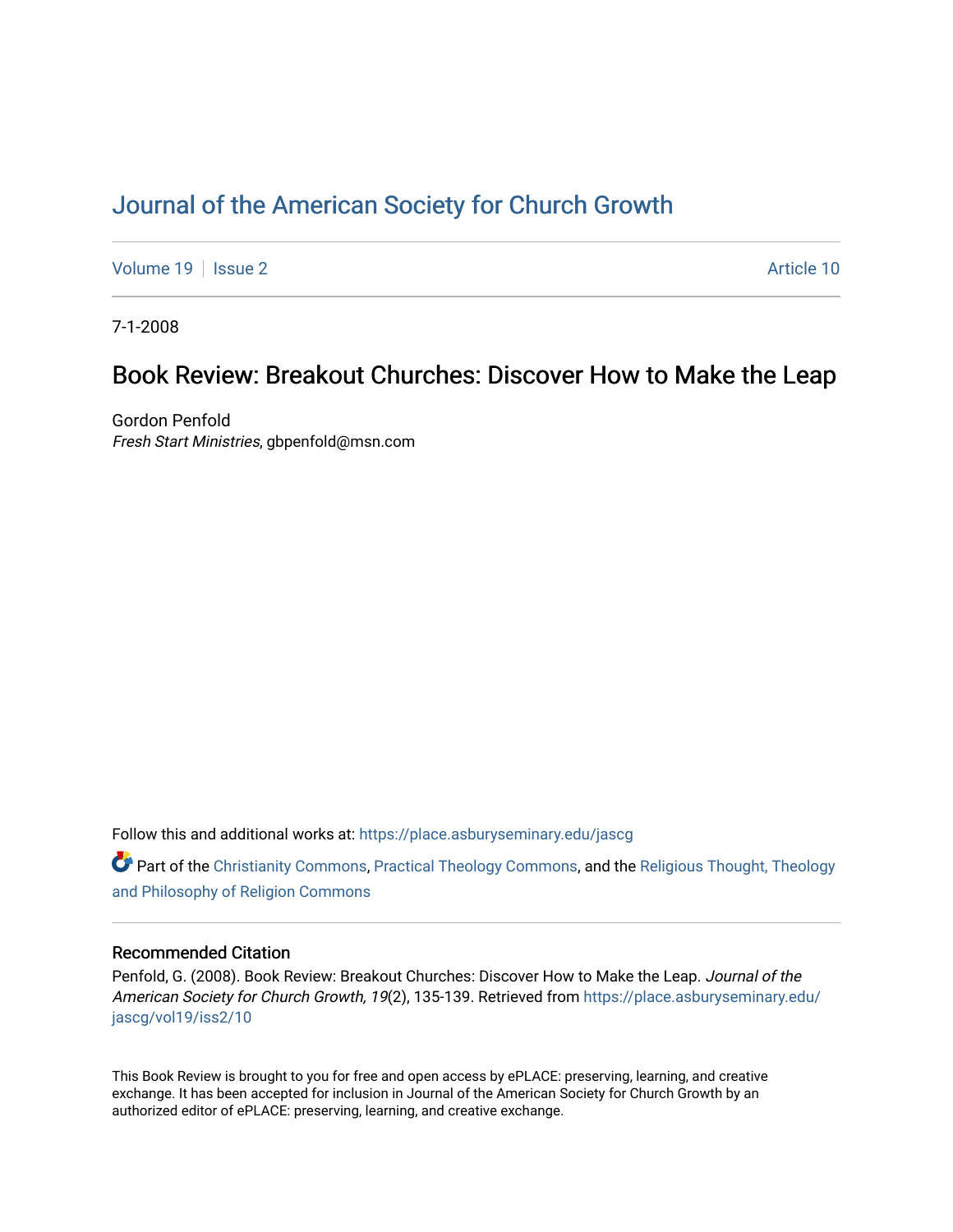#### **Breakout Churches: Discover How to Make the Leap**

#### **Reviewed by Gordon Penfold**

*Rainer, Thom, Breakout Churches: discover how to make the leap, Grand Rapids, Zondervan, 2005. 259 pp. \$22.99*

*Breakout Churches* is a monumental work that tracks the ministries of thirteen churches that moved from plateau or decline to significant growth through evangelism. Thom Rainer followed the pattern of research used by Jim Collins in his book *Good to Great: why some companies make the leap . . . and others don't as he* and his research team examined 50,000 churches in the U.S. They asked the simple question; "What happens 'When Good Churches Become Great'" (13). He was looking for common denominators and transferable principles in these "breakout" churches.

Thom Rainer is imminently qualified to write a book like this. He is the president of Church Central and the founding dean of the Billy Graham School of Missions, Evangelism and Church Growth at The Southern Baptist Theological Seminary. He is also the president of Rainer Group Church Consulting. He has researched churches and church ministry for over twenty years. He has written numerous books on evangelism and church growth and has also served as pastor or interim pastor of fourteen churches.

*Breakout Churches* is the result of a research project initiated in 2002. Rainer and his research team examined 50,000 churches looking for churches "that fought the temptation to be satisfied with mediocrity" (14). Chapter 1 begins with the words,

It is a sin to be good if God has called us to be great.

Christians refer to Matthew 28:18-20 as the *Great* Commission, not the Good Commission. Jesus himself said that the words we read in Matthew 22:37 and 39 are the

Journal of the American Society for Church Growth, Summer 2008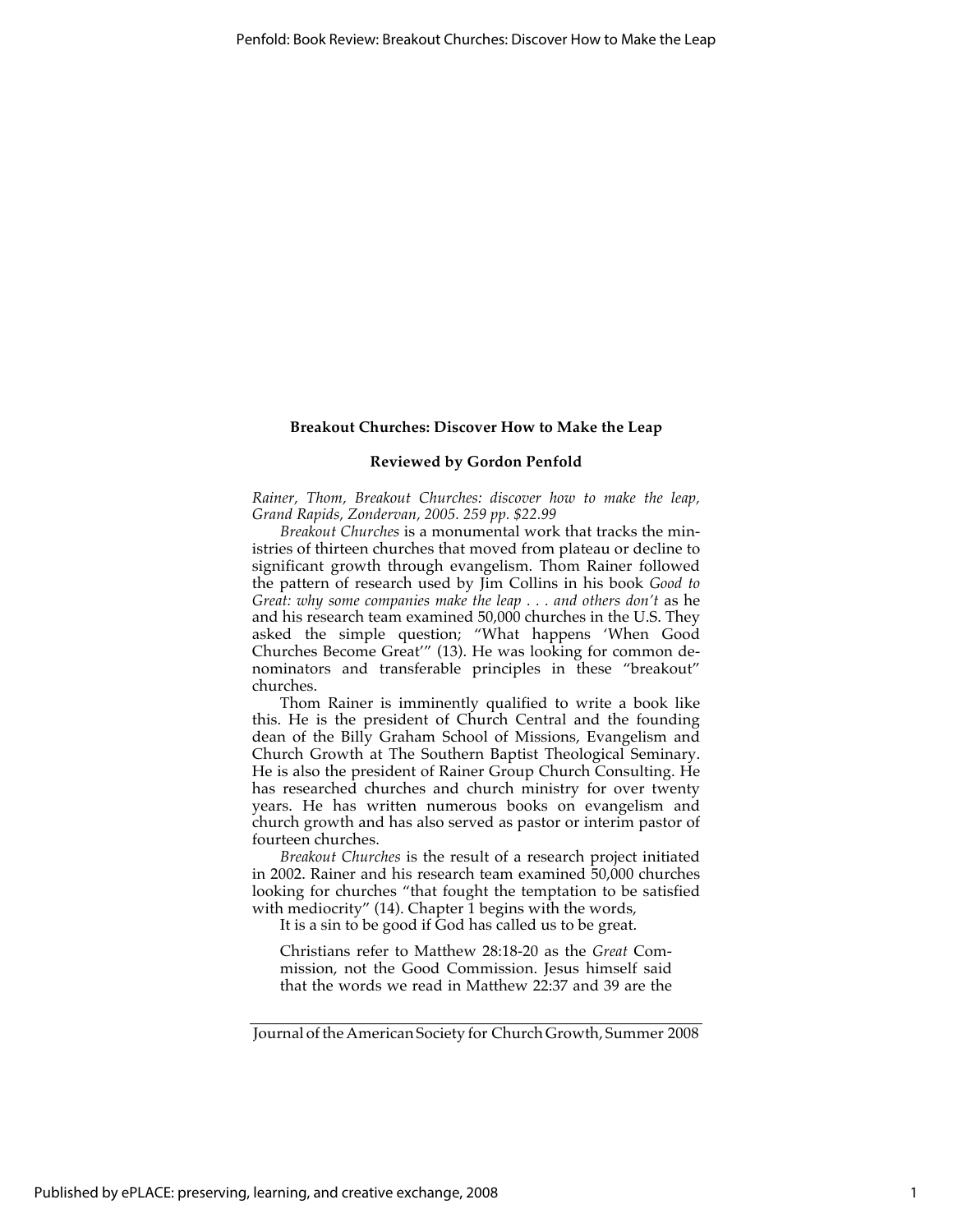136 Reviewed by Gordon Penfold

*Great* Commandments, not the Good Commands. And the apostle Paul did not call love something that is good; instead he said "the *greatest"* of these is love (1 Cor. 13:13, emphasis added) (15).

The research for *Breakout Churches* focused on two sets of churches. The churches in the first set were designated as "breakout churches." Thirteen churches fell into this category. In order to be considered a breakout church the following criteria needed to be met. These standards paralleled the business requirements found in Collins book, *From Good to Great.*

- 1. The church has had at least 26 conversions annually since its breakout year.
- 2. The church has averaged a conversion ratio no higher than 20:1 at least one year since its breakout year. It takes 20 members one year to reach one person.
- 3. The church had been declining or had plateaued for several years prior to its
- 4. breakout year.
- 5. The church broke out of this "slump" and has sustained new growth for several years.
- 6. The slump, reversal and breakout all took place under the same pastor.
- 7. Since the breakout point, the church has made a clear and positive impact on the community (20-21).

"Comparison churches" make up the second set of churches. Thirty nine "good" churches were selected to provide points of "comparison" for the breakout churches (three churches per breakout church) (23). The comparison churches that were selected had similar ministry backgrounds to the breakout churches, but all of them had failed to attain a breakout in ministry. Two sets of great churches were not included in the study. These are churches like Saddleback Valley Community Church and great churches that became great with pastoral change. Neither of these sets of churches met the established "breakout" criteria for the study.

Real accounts of real churches and their struggles are sprinkled liberally through the book. Anyone who has been in pastoral ministry can identify with the pain, the struggles, the heartache and the triumphs depicted on the pages of this book. The accounts are so true to life that I found myself aching with the pastors as they moved through the breakout process from mediocrity to greatness.

What was the purpose of the book? Rainer was searching for the common traits found in all the breakout churches. "What did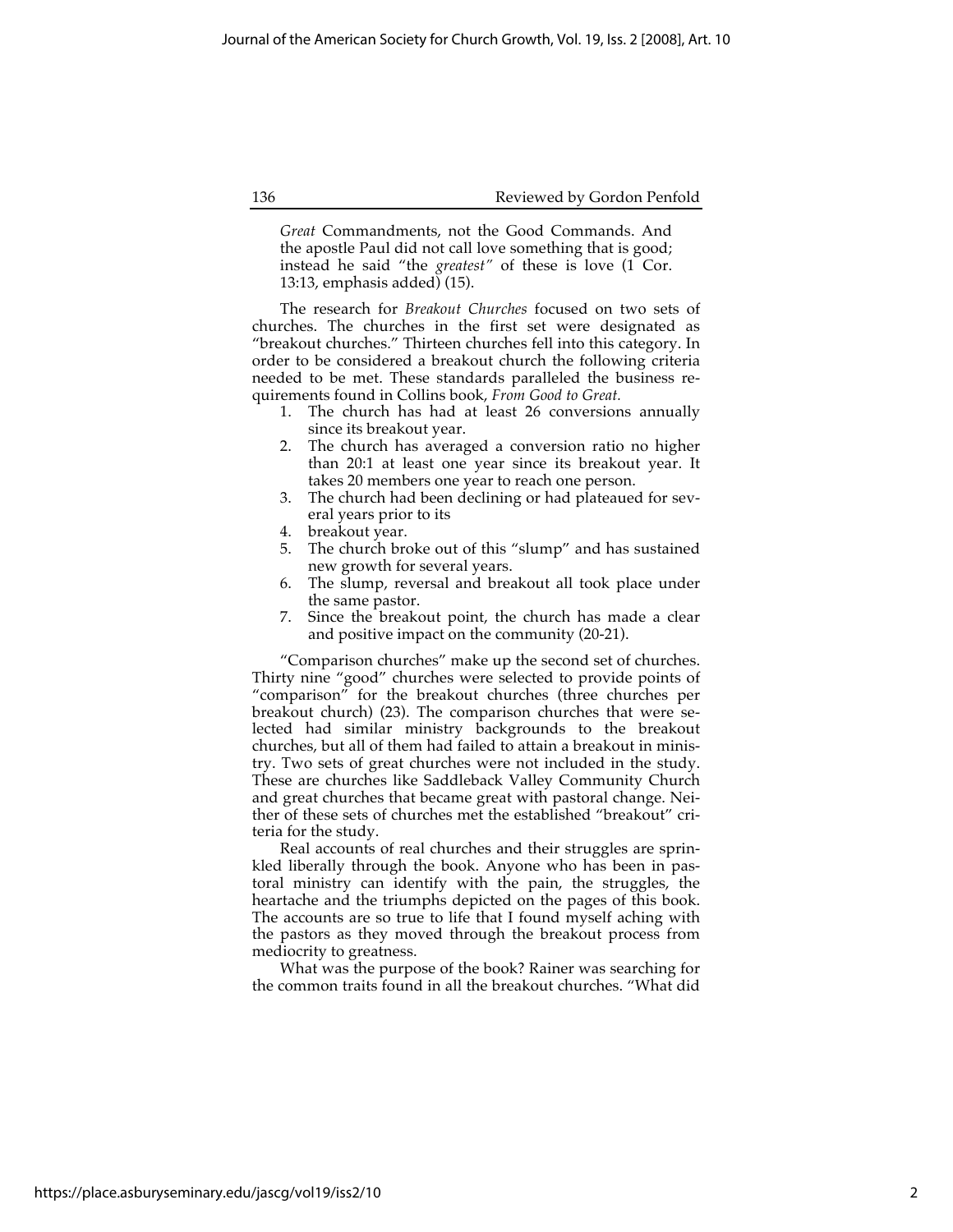Breakout Churches: Discover How to Make the Leap 137

we learn from the breakout churches? What can you learn from them? What does it take to move a church to greatness?" (20). He further states, "The research team was motivated by much more than curiosity and intellectual stimulation. We wanted not only to find out what happens to churches that move to greatness, under the sovereignty of God, but also to apply what we learned for the benefit of the kingdom and other churches" (26). I believe that the genius of the research and the findings are tied up in his drive to understand the factors that have propelled these thirteen churches from being good churches to being great churches so that others can learn lessons that will aid them in their ministries.

It is obvious that the research was not denominationally driven. The thirteen breakout churches are from a variety of denominational and ethnic backgrounds. They were selected simply because they met the criteria established by the team! Thom Rainer, a Southern Baptist, is the consummate researcher who sought the truth wherever it was found. The unbiased research on this project makes this an invaluable resource for those committed to excellence in ministry regardless of location, ethnicity or denomination!

Rainer and company defined what they called the Chrysalis factor—six components that were essential in transforming these thirteen churches . . . factors that set them apart from 50,000 other churches! These are listed below:

- Acts  $6/7$  Legacy Leadership. Rainer describes these leaders as leaders "who equip others for the work of ministry while deflecting recognition for themselves.
- The ABC Moment. There was an **A**wareness that something was wrong. **B**elief takes place when the leader becomes willing to seek out and confront the brutal facts about the church's inadequacy. **C** is the **C**risis that ensued.
- The Who/What Simultrack. Church leaders sought to close the gap between what the church is and what God desires it to be.
- The VIP factor. The churches discovered vision through the intersection of three factors: the passion of the leader; the needs of the community; and the gift abilities, talents and passions of the congregation.
- A Culture of Excellence
- Innovation Accelerators. Breakout leaders used innovative techniques in ministry but they were very discerning when applying them to their ministry experience. These innovations then help create momentum in their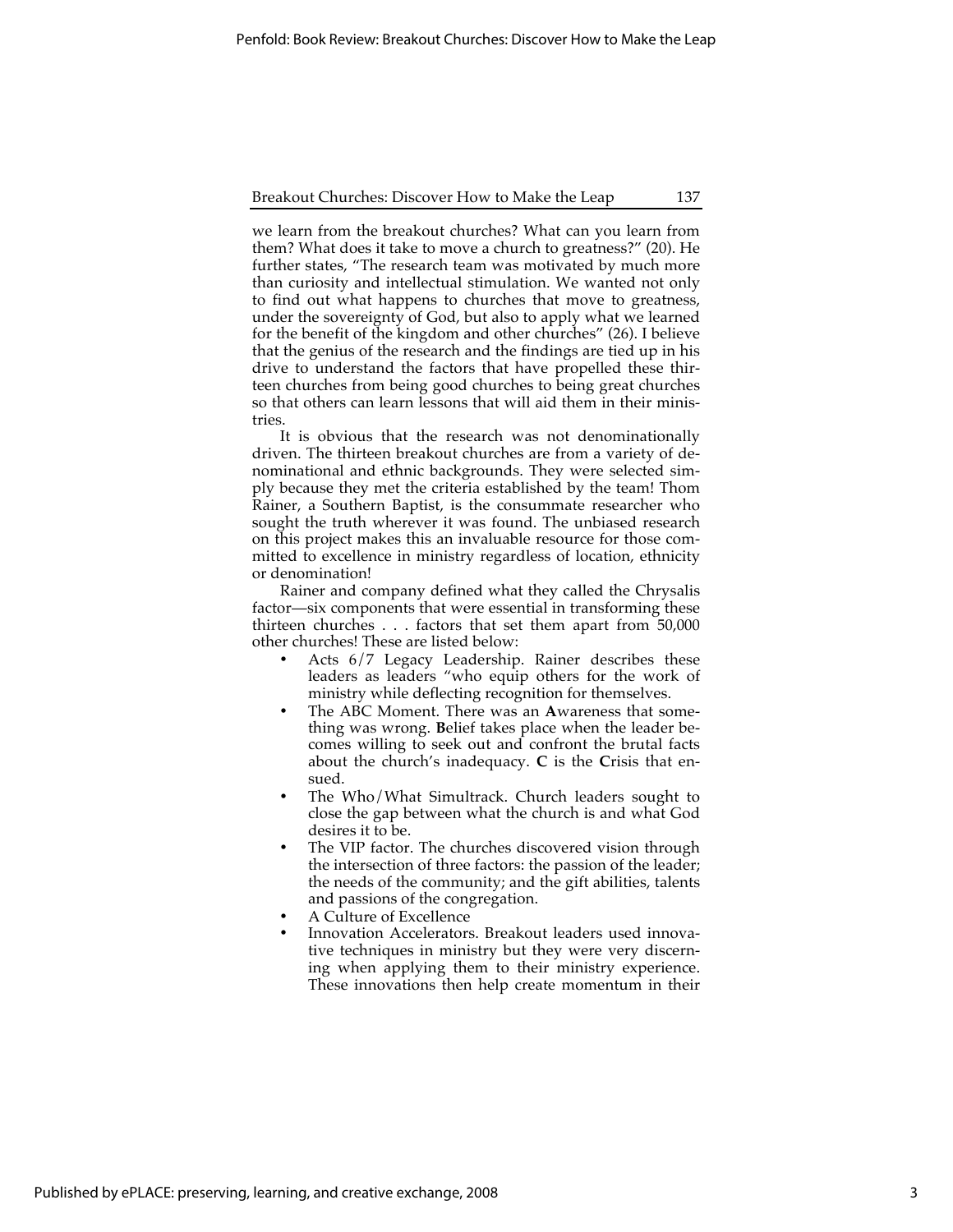#### 138 Reviewed by Gordon Penfold

ministries (27-31).

Several recurring themes struck me as I read this book. First, every breakout church found itself in crisis. The breakout churches were willing to face the crisis and prevail. Could it be that many churches are idling simply because they avoid crisis and conflict?

A second factor common to all the breakout churches was a return to prayer, passionately seeking the face of God. The crisis drove them to pray.

The third common element in breakout churches is the element of intense pain endured by the pastor through the breakout process. The descriptions were so true to life that I could identify with the pain of these pastors who dared risk for the sake of the Gospel. Many of them seriously considered resigning from their churches because the pain was so intense. One who endured great suffering for the Gospel was Bishop Graves of Temple Church in Nashville, Tennessee. At one point the church lost 300 leaders because he would not compromise his vision that the church be multiracial and multiethnic. "He internalized much of his pain, resulting in several weeks of hospitalization. His physician recommended he leave the ministry altogether. But leaving the church was never an option for the pastor" (238).

That leads to the fourth observation. Breakout leaders did not quit! They persevered.

A fifth theme captivated my attention. In every breakout church there was an uncompromising vision of what God wanted to do through the church. Bishop Graves mentioned above is just one example of living out the vision. Temple Church grew from 710 to over 3000 because the Bishop would not compromise the vision.

The breakout churches also had a very narrow focus in their vision and they had simple structure in their ministry. Xenos Christian Fellowship in Columbus, Ohio, was a counterculture church that was organized in 1982. In 1991 the church returned to its original vision of simply "evangelizing lost persons and mentoring new Christians" (119). They lost 1400 attendees that year who desired the church to go in different directions. As a result, the more sharply focused vision caused the church to break out and grow to 4200 (239).

I believe this book lives up to its billing in pointing churches and pastors to the essential elements that can help move churches from good to great. I appreciated the candor of the pastors and churches that were willing to share their stories of crisis, pain, conflict and triumph. I also found it refreshing that many of these churches could be the church next door. The pastors are